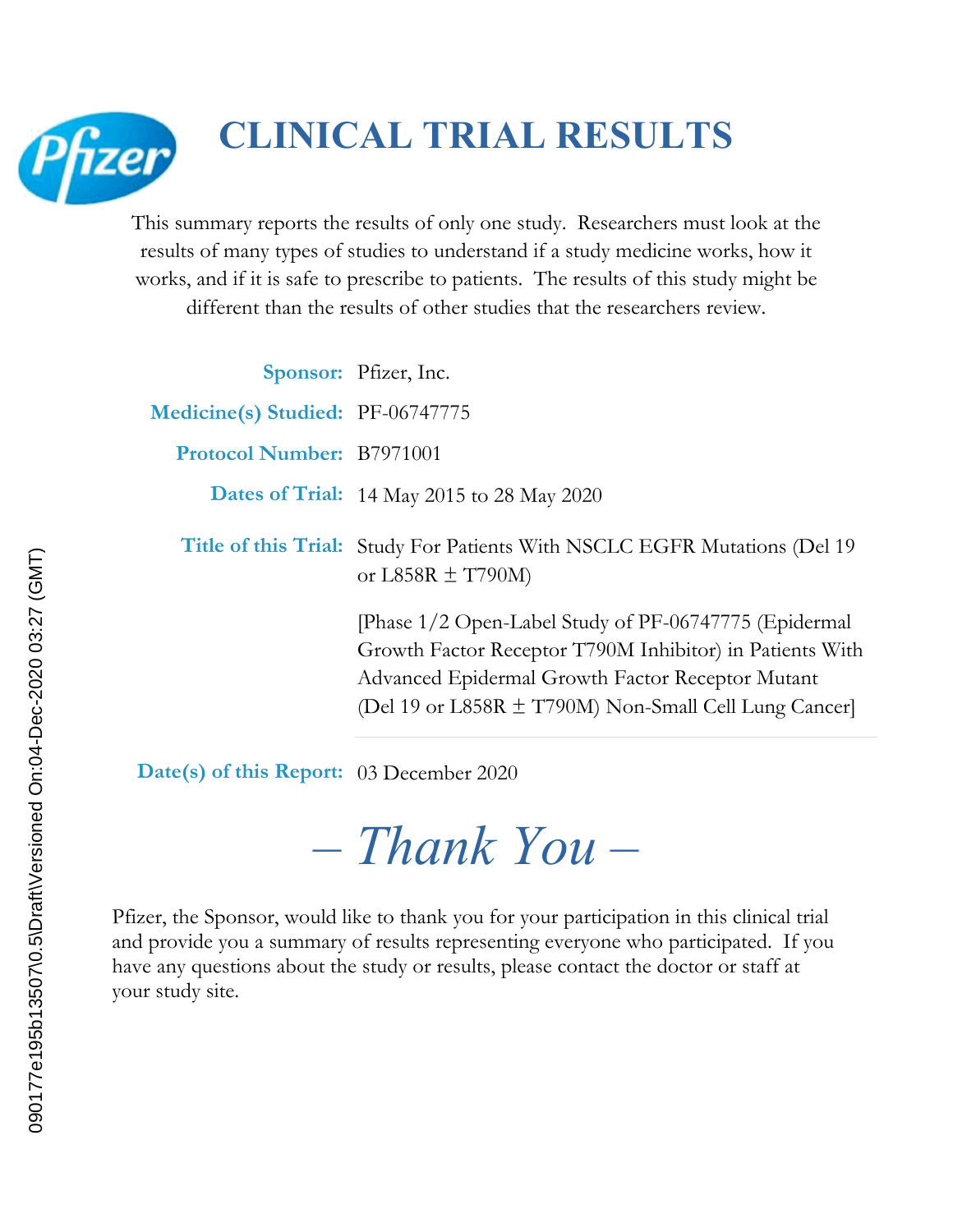## **WHY WAS THIS STUDY DONE?**

Non-small-cell lung cancer (NSCLC) is the most common type of lung cancer. In some patients with NSCLC, their cancer cells have changes (mutations) in the gene that makes a protein called epidermal growth factor receptor, or "EGFR". These mutations in EGFR help stimulate cancer cells to grow and multiply. Researchers are looking for better treatments for patients with NSCLC whose cancer cells have mutations in the EGFR gene.

PF-06747775 is an investigational medicine being studied to treat patients with NSCLC with specific mutations (changes) in the EGFR gene. An investigational drug is one that is currently not approved for sale in this country. Researchers think that PF-06747775 works by blocking the activity of enzymes called 'tyrosine kinases' that help cells grow. These enzymes may be too active or found at high levels in some types of cancer cells. By blocking the activity of these proteins, PF-06747775 can help limit the growth and spread of cancer cells. PF-06747775 was provided as tablets and taken by mouth once every day.

This study was divided into 2 parts, or "phases". The main purpose of the first phase of the study (Phase 1) was to determine the best dose of PF-06747775 to use in the second phase of the study (Phase 1b/2). To do this, the researchers asked:

 **What dose-limiting toxicities, or "DLTs", did patients have when taking PF-06747775?**

DLTs are certain medical problems caused by taking PF-06747775 which require the patient to lower the dose or stop taking the medicine temporarily or permanently.

The main purposes of the Phase 1b/2 part of the study were to see if the patients' cancer improved with PF-06747775 treatment, and to find the best dose of PF-06747775 to use with another cancer drug called palbociclib (Ibrance®). To do this, researchers asked these questions:

 **What dose-limiting toxicities, or "DLTs", did patients have when taking PF-06747775 with palbociclib?**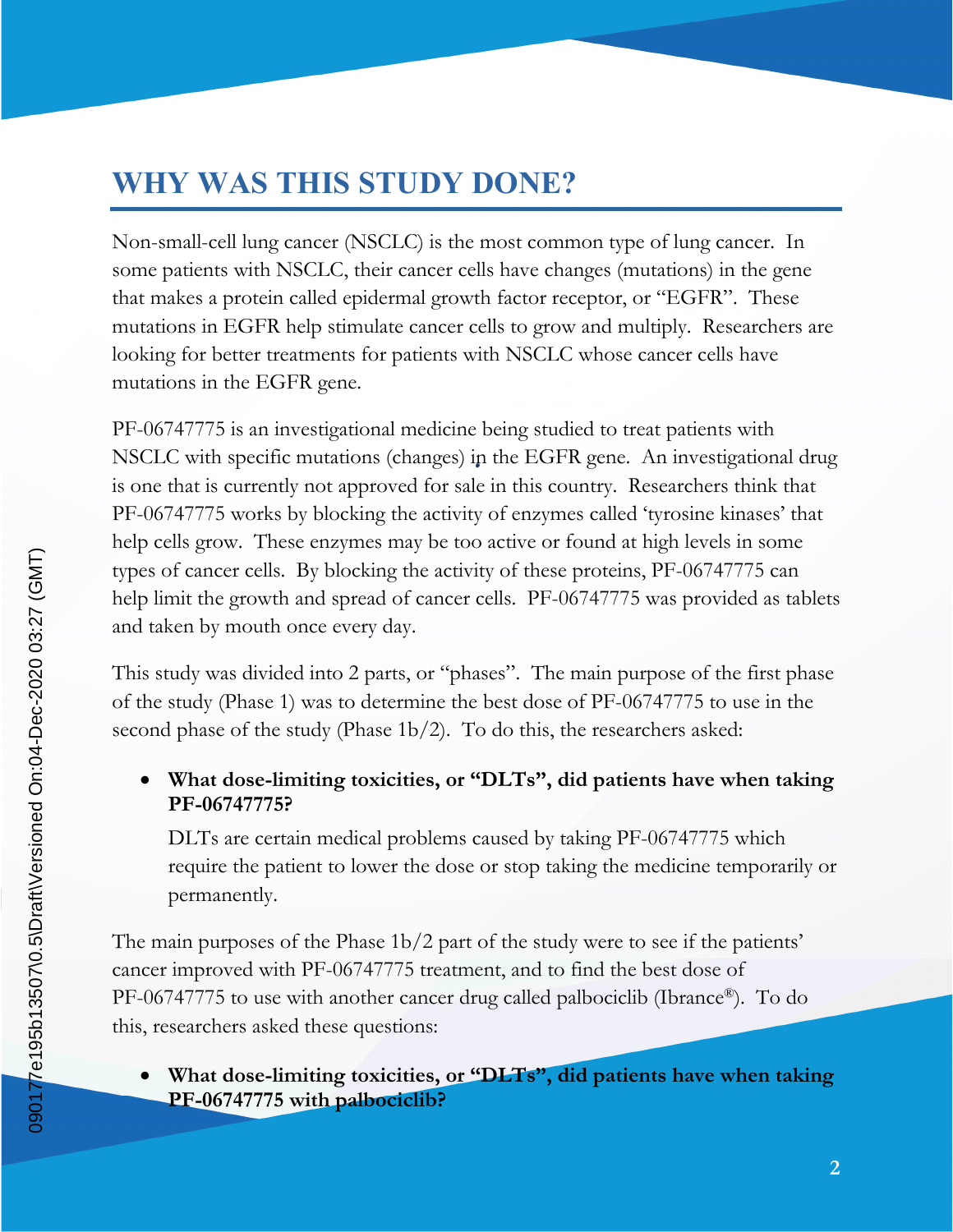**What percentage of all patients in the study had their NSCLC get better when taking PF-06747775?**

To answer this, the researchers looked to see if the patients' tumors got smaller after taking the study medications.

 **How long do patients live when taking PF-06747775 before their NSCLC got worse, or before dying of any cause?**

To answer this, the researchers measured the "median time" between starting the study medicines and the patients' NSCLC getting worse, or dying of any cause. The median time was the time point where half (50%) of the patients taking PF-06747775 had their NSCLC get worse, or they had passed away from any cause.

Researchers also wanted to learn more about the safety of PF-06747775. They monitored the patients for any medical problems that happened while they were in the study.

## **WHAT HAPPENED DURING THE STUDY?**

This study compared several groups of patients taking PF-06747775 to see what DLTs the patients had, and to see if their NSCLC improved.

The study included patients  $\geq 18$  years old who met the following conditions:

- All patients: had an acceptable medical history and a confirmed diagnosis of the specific type of NSCLC that this treatment may help, as well as available tissue biopsy samples from the tumor.
- Japanese patients only: patients whose cancer was advanced/metastatic (spread to other parts of the body). The patient's cancer either did not respond to standard therapy, or there was no standard therapy available, or the patients did not want to receive standard therapy for their cancer.

There was no maximum number of treatment cycles. Patients continued in the study as long as they responded to treatment and as long as they were willing to participate. This was a "randomized, open-label" study, which means that the patients were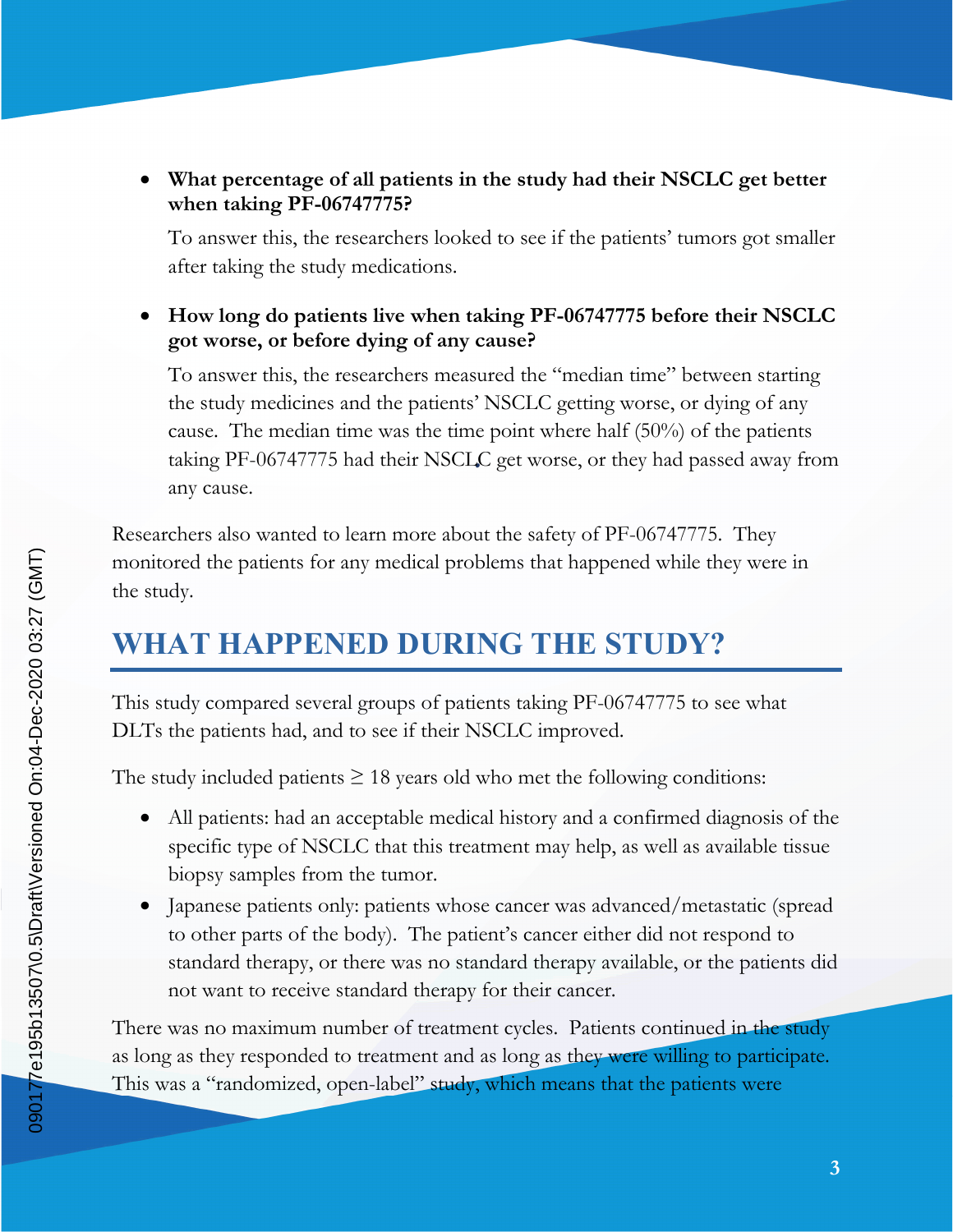assigned to each group by chance alone. This also means that the doctors and patients knew what they were being treated with.

A diagram of the study design is shown below.



medications as well as part of the study.

While patients were only in the study for as long as they safely tolerated PF-06747775 treatment and responded to treatment, the entire study took 5 years to complete. The Sponsor ran this study at 15 locations in 4 countries: Australia, Japan, Korea, and United States (US). It began 14 May 2015 and ended 28 May 2020.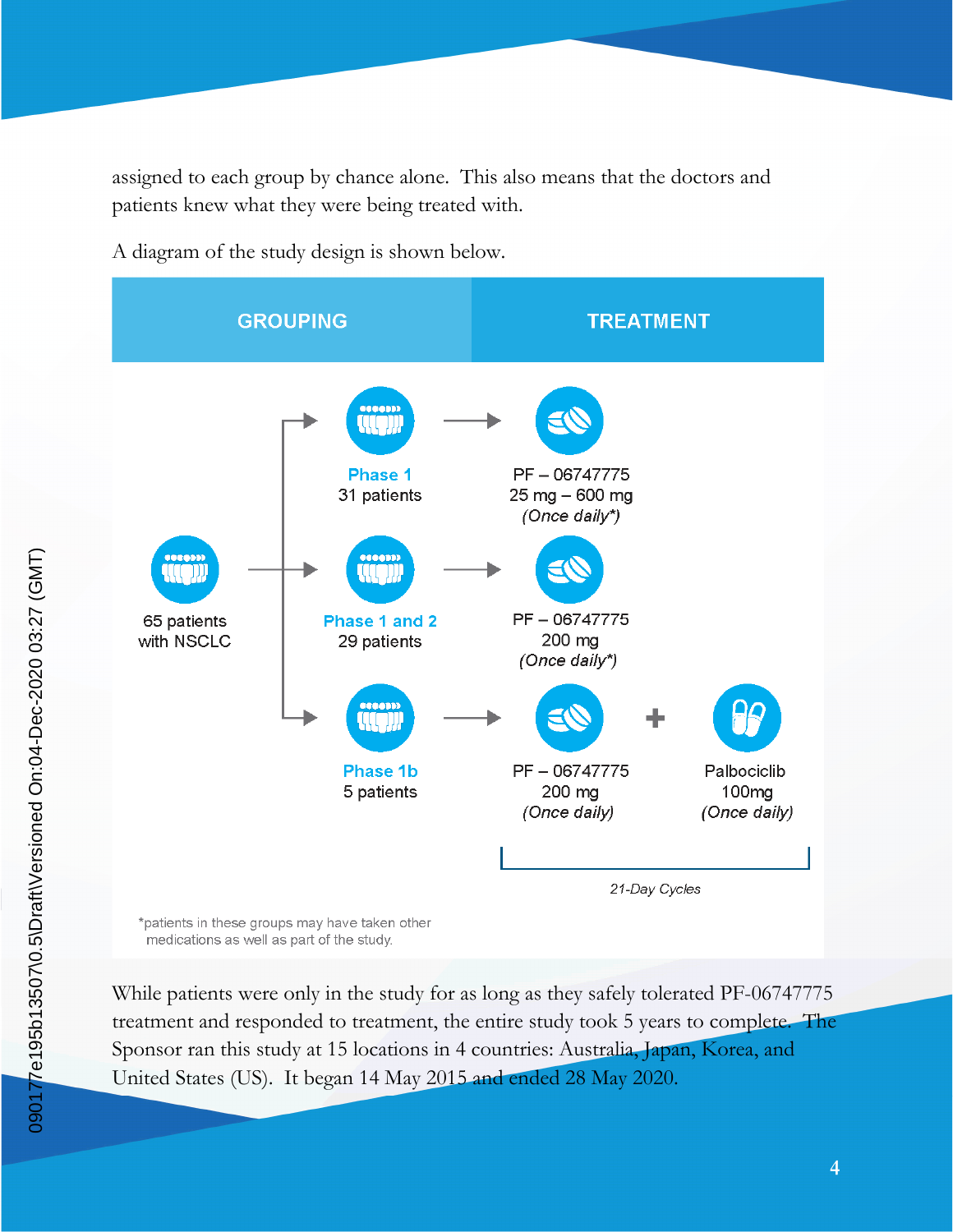Twenty-five (25) men and 40 women participated. All patients were between the ages of 37 and 81.

Patients were to be treated until their cancer got worse, their general health got worse, they had too many medical problems, the patient wanted to stop, or until the patient had passed away. Of the 65 patients who started the study, all patients stopped study treatment early. Thirty (30) of the 65 patients (46%) left before the study was over by their choice or a doctor decided it was best for a patient to stop being in the study.

This study was stopped early because of changes to the way that NSCLC is now treated. When the study ended in May 2020, the Sponsor began reviewing the information collected. The Sponsor then created a report of the results. This is a summary of that report.

### **WHAT WERE THE RESULTS OF THE STUDY?**

#### **What dose-limiting toxicities (DLTs) did patients have when taking PF-06747775?**

No DLTs were reported for the 26 patients in the dose escalation group (taking 25 mg to 600 mg PF-06747775 once per day) or for 6 patients taking PF-06747775 200 mg once per day.

#### **What dose-limiting toxicities (DLTs) did patients have when taking PF-06747775 with palbociclib?**

Two (2) of the 5 patients in the group taking PF-06747775 200 mg + palbociclib 100 mg had DLTs. One (1) patient had low numbers of total white blood cells, low numbers of blood platelets, and low numbers of a type of white blood cell called neutrophils. The second patient had increased levels of liver enzymes in their blood (called ALT and AST).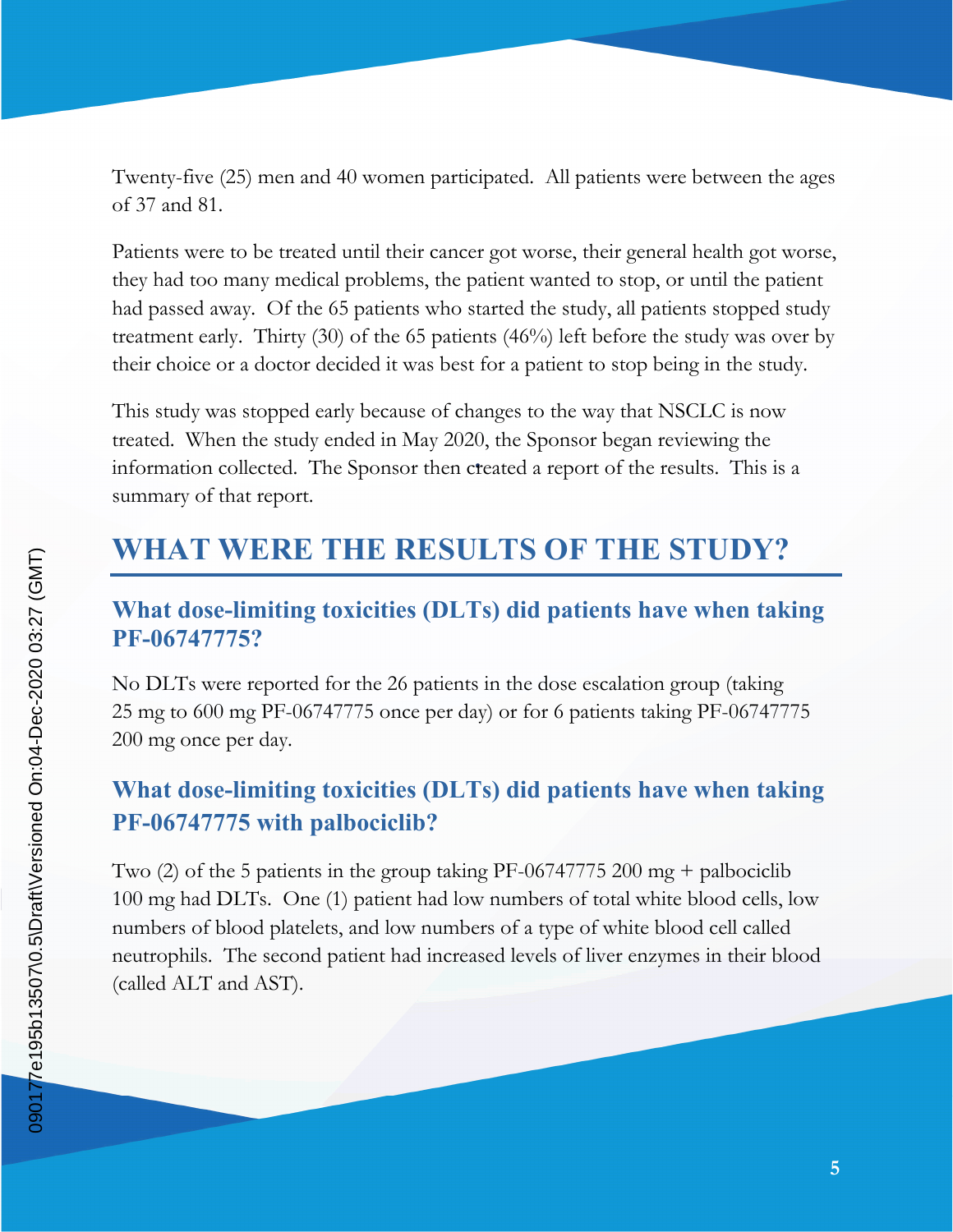#### **What percentage of all patients in the study had their NSCLC get better when taking PF 06747775?**

None of the patients had a 'Complete Response', which means that none of the patients' NSCLC completely disappeared. Twenty-seven (27) patients (42%) achieved a Partial Response, which means that their NSCLC got a little better. The Objective Response Rate (Complete Response + Partial Response) for all patients, was therefore 42%. Thirty-one (48%) of patients' NSCLC stayed the same.

#### **How long did patients live when taking PF-06747775 before their NSCLC got worse, or before dying of any cause?**

Patients in this study lived a median of 8 months before their NSCLC got worse, or before they passed away from any cause (such as from a medical problem or an accident). The median time was the time point where half (50%) of the patients taking PF-06747775 had their NSCLC get worse, or they had passed away from any cause.

This study was not designed to test if one medicine was better than another, so the results could be due to chance. This does not mean that everyone in this study had these results. Other studies may produce different results, as well. These are just some of the main findings of the study, and more information may be available at the websites listed at the end of this summary.

# **WHAT MEDICAL PROBLEMS DID PARTICIPANTS HAVE DURING THE STUDY?**

The researchers recorded any medical problems the participants had during the study. Participants could have had medical problems for reasons not related to the study (for example, caused by an underlying disease or by chance). Or, medical problems could also have been caused by a study treatment or by another medicine the participant was taking. Sometimes the cause of a medical problem is unknown. By comparing medical problems across many treatment groups in many studies, doctors try to understand what the side effects of an experimental drug might be.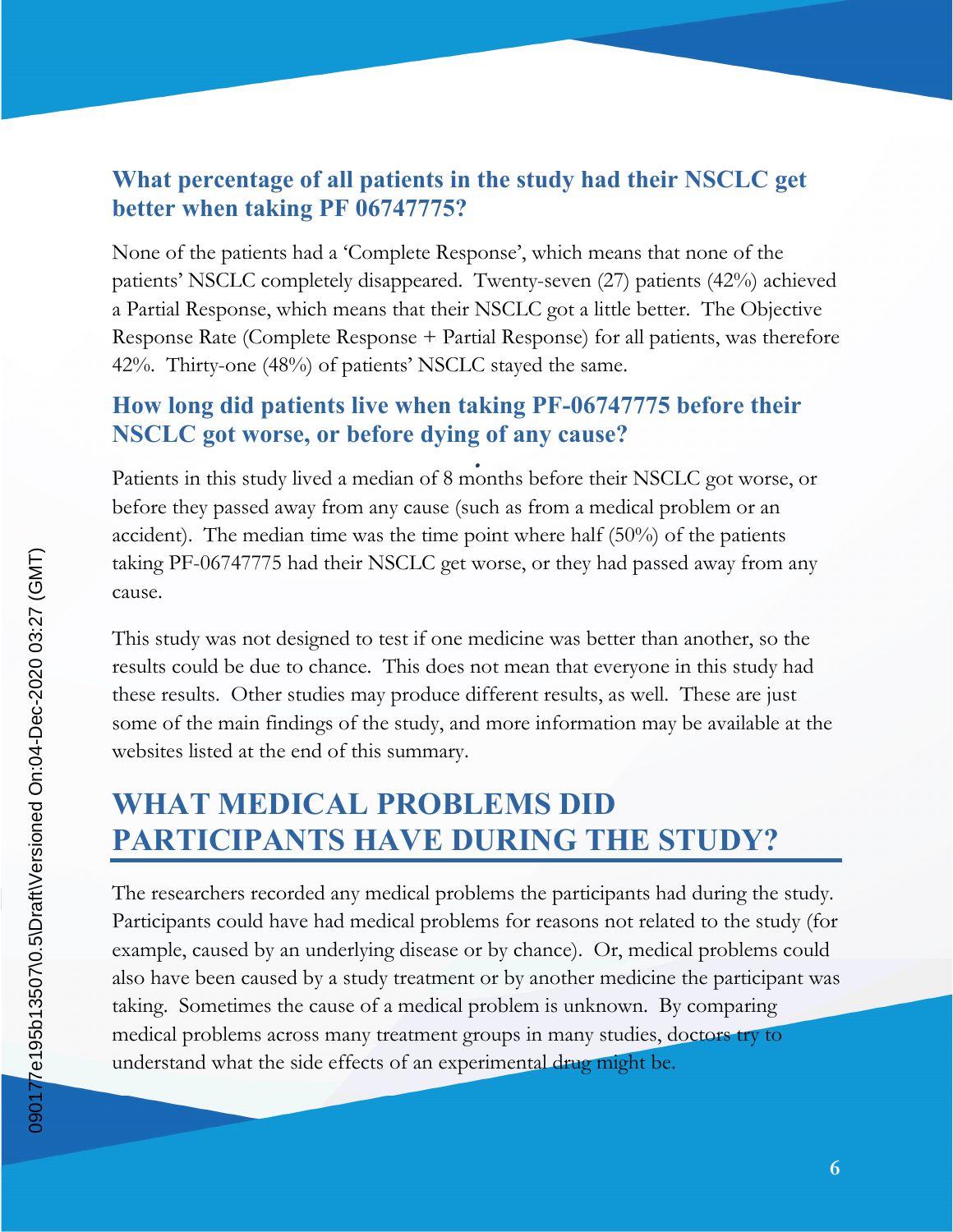All of the patients in this study had at least 1 medical problem. A total of 12 (18%) patients stopped taking the study medication because of medical problems. A total of 3 (5%) patients left the study because of medical problems. The most common medical problems are listed below.

| <b>Most Common Medical Problems</b>   |                           |  |  |
|---------------------------------------|---------------------------|--|--|
| (Reported by 15% or More of Patients) |                           |  |  |
|                                       | Number $(\%)$ of Patients |  |  |
| <b>Medical Problem</b>                | (65 Patients Treated)     |  |  |
| Diarrhea                              | 45 (69%)                  |  |  |
| Infection of skin around nails        | 45 (69%)                  |  |  |
| Rash                                  | 39 $(60\%)$               |  |  |
| <b>Mouth sores</b>                    | 30 $(46%)$                |  |  |
| Skin infection that looks like acne   | 28 (43%)                  |  |  |
| Dry skin                              | 27 $(42%)$                |  |  |
| Increase in blood creatinine          | 24(37%)                   |  |  |
| <b>Runny</b> nose                     | 22(34%)                   |  |  |
| <b>Itchiness</b>                      | 21(32%)                   |  |  |
| Low appetite                          | 16(25%)                   |  |  |
| <b>Nausea</b>                         | 16 $(25%)$                |  |  |
| Hair loss                             | 15(23%)                   |  |  |
| Low red blood cell count              | 15 $(23%)$                |  |  |
| Difficulty breathing                  | 15(23%)                   |  |  |
| Inflammation of digestive tract       | 14 $(22\%)$               |  |  |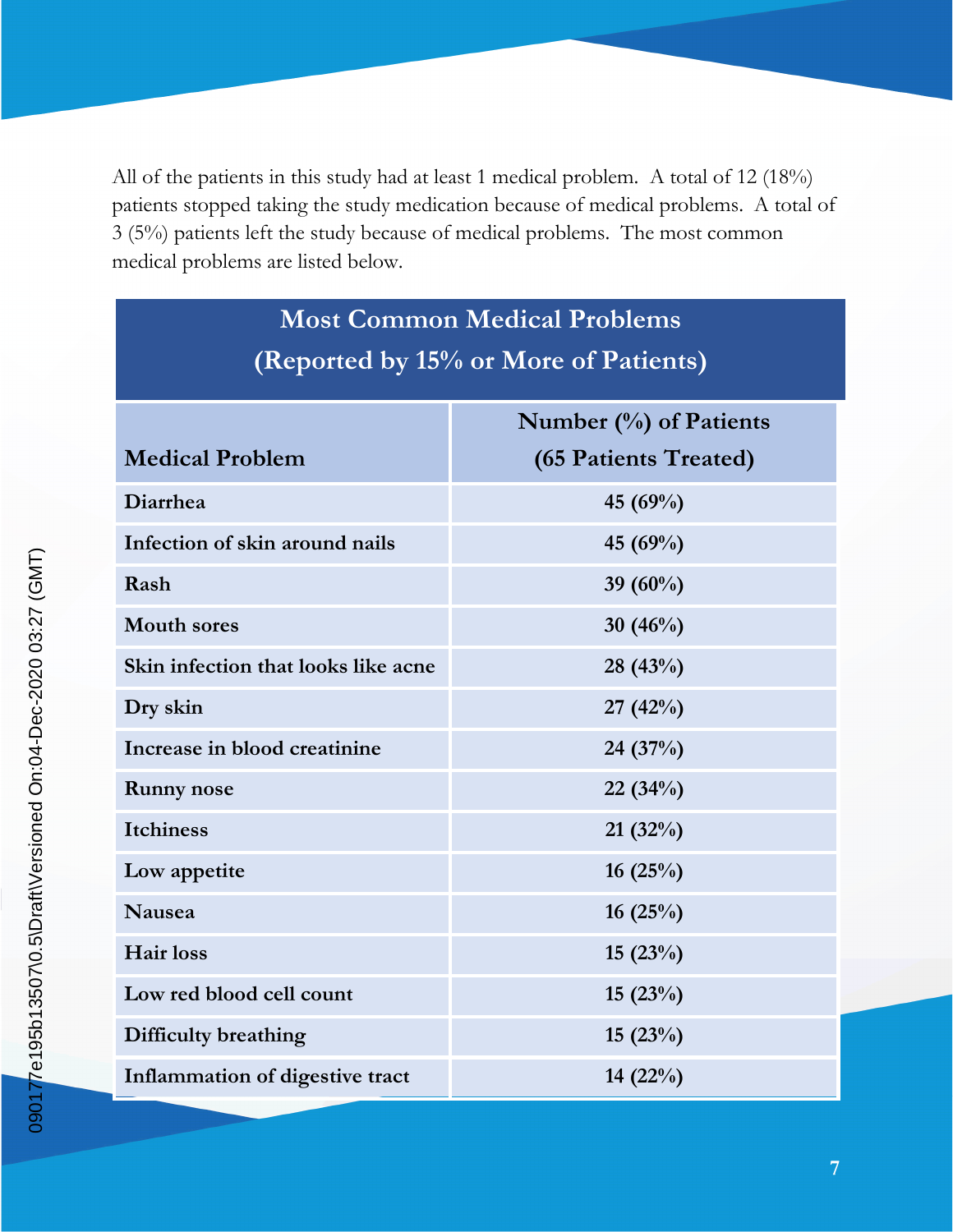| <b>Dizziness</b>                         | 13 $(20\%)$ |
|------------------------------------------|-------------|
| Pneumonia                                | $13(20\%)$  |
| Flat, red, raised skin rash              | 12 $(18%)$  |
| Increased liver enzyme in blood<br>(ALT) | 11 $(17%)$  |
| Headache                                 | 11 $(17%)$  |
| Cough                                    | 10 $(15\%)$ |
| Dehydration                              | 10 $(15\%)$ |
| Nose bleed                               | 10 $(15\%)$ |
| Dry nose                                 | 10(15%)     |

### **WERE THERE ANY SERIOUS MEDICAL PROBLEMS?**

A medical problem is considered "serious" when it is life-threatening, needs hospital care, or causes lasting problems.

Eighteen (18) patients (28%) had serious medical problems. Six (6) patients (9%) had serious medical problems that were thought to be related to the study medicines. Two (2) patients passed away within 28 days after the last dose of study medicine. One (1) patient passed away due to pneumonia and 1 patient passed away due to pneumonia aspiration, but these deaths were not thought to be related to the study medicines. Four (4) patients passed away in the follow up period (more than 28 days after the last dose) and all of them passed away due to their NSCLC getting worse.

Serious medical problems are listed in the table on the next page.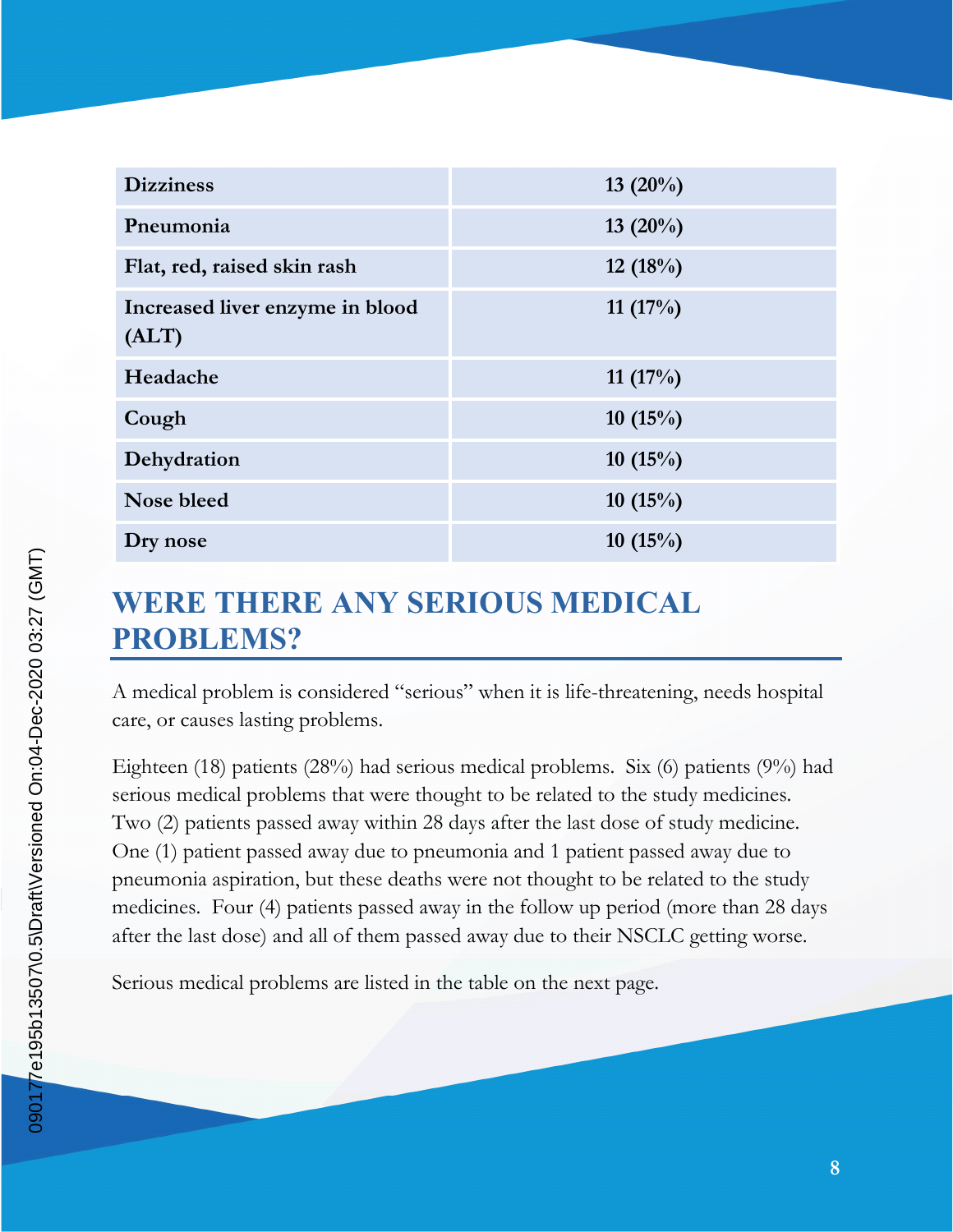# **Most Common Serious Medical Problems (Reported by 2% or More of Patients)**

|                                          | Number $(\%)$ of Patients |
|------------------------------------------|---------------------------|
| <b>Serious Medical Problem</b>           | (65 Patients Treated)     |
| Pneumonia                                | $7(11\%)$                 |
| Difficulty breathing                     | 3(5%)                     |
| Increased liver enzyme in blood<br>(ALT) | 2(3%)                     |
| <b>Heart failure</b>                     | 2(3%)                     |
| Decreased appetite                       | 2(3%)                     |
| Dehydration                              | 2(3%)                     |
| Low blood sodium                         | 2(3%)                     |
| Fever                                    | 2(3%)                     |